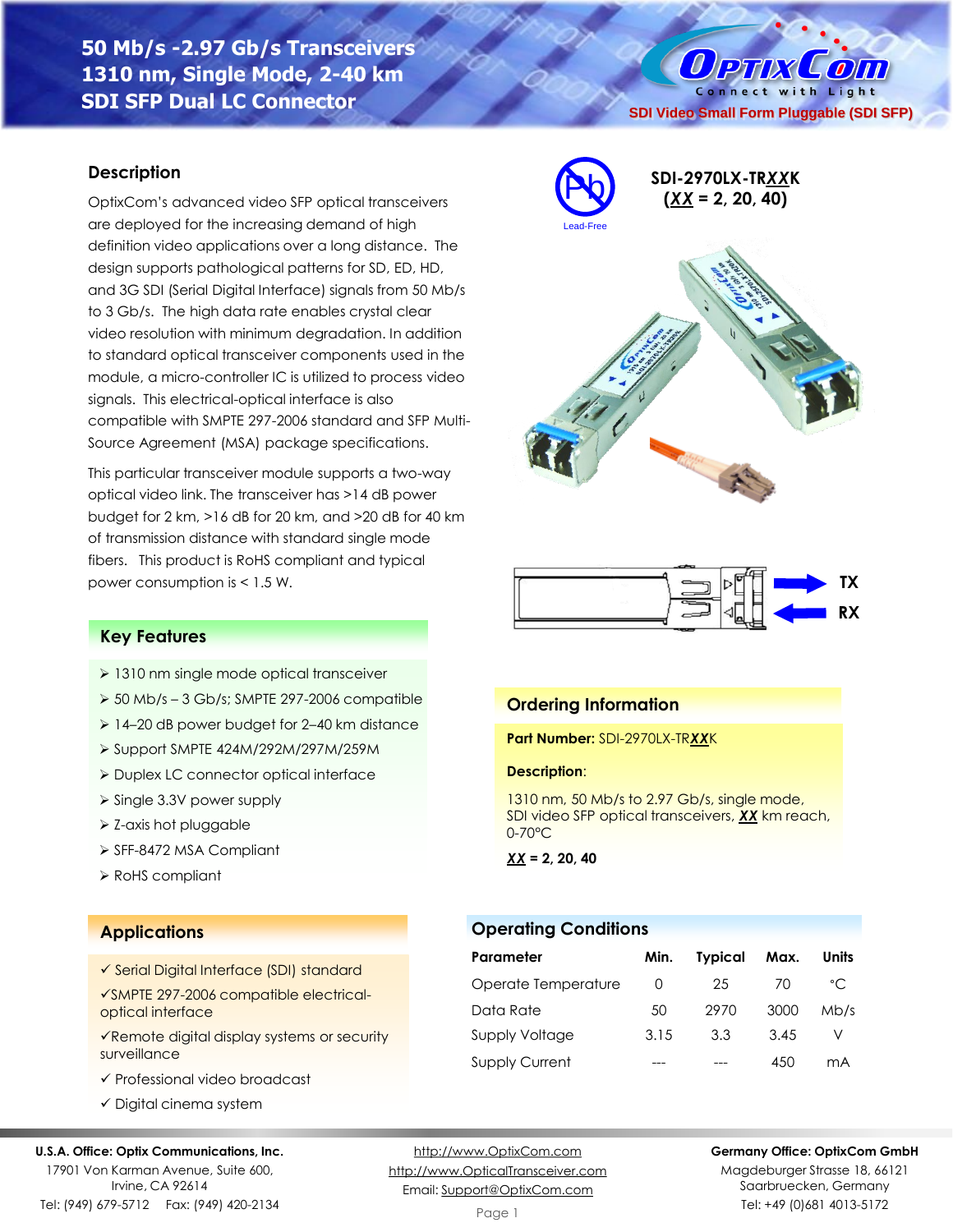

**SDI-2970LX-TR***XX***K**

**------------------- (***XX* **= 2, 20, 40)**

# **Absolute Maximum Ratings**

| Parameter                                | Symbol | Min.    | Max. | <b>Units</b> |
|------------------------------------------|--------|---------|------|--------------|
| Storage Temperature                      | Tst    | -40     | 85   | °C           |
| Humidity                                 | R.H.   | $- - -$ | 85   | $\%$         |
| Soldering Temperature (10 sec. on leads) | Tsd    | $---$   | 260  | $\hat{C}$    |

#### **Transmitter Electro-Optical Characteristics**

| Parameter                                          |        | Symbol             | Min. | <b>Typical</b> | Max.     | <b>Units</b> |
|----------------------------------------------------|--------|--------------------|------|----------------|----------|--------------|
| Differential Input Voltage <sup>1</sup>            |        | $\Delta$ Vi        | 0.4  |                | 1.8      | V            |
| Differential Input Impedance <sup>2</sup>          |        | Z                  | 90   | 100            | 110      | ohm          |
| Optical Output Power (2 km) <sup>3</sup>           |        | P <sub>o</sub>     | $-8$ | $-3$           | $\Omega$ | dBm          |
| Optical Output Power (20 km) <sup>3</sup>          |        | P <sub>o</sub>     | $-6$ | $-2$           | $\Omega$ | dBm          |
| Optical Output Power (40 km) <sup>3</sup>          |        | P <sub>O</sub>     | $-2$ | $\Omega$       | $+3$     | dBm          |
| Optical Wavelength                                 |        | $\lambda_{\rm O}$  | 1260 | 1310           | 1360     | nm           |
| Spectral Width (-20 dB)                            |        | $\varDelta\lambda$ | ---  |                |          | nm           |
| Side Mode Suppression Ratio                        |        | <b>SMSR</b>        | 30   |                |          | dB           |
| <b>Extinction Ratio</b>                            |        | ET                 | 5    | 8              |          | dB           |
|                                                    | SD-SDI |                    | ---  |                | 1500     |              |
| Rise/Fall Time<br>$(20\% - 80\%)$                  | HD-SDI | Tr/Tr              |      |                | 270      | ps           |
|                                                    | 3G-SDI |                    |      |                | 135      |              |
| <b>Total Jitter</b><br><b>PRBS &amp; Color Bar</b> | SD-SDI |                    |      | 70             | 200      |              |
|                                                    | HD-SDI | Tj                 |      | 50             | 135      | ps           |
|                                                    | 3G-SDI |                    |      | 70             | 100      |              |
|                                                    | SD-SDI |                    |      | 200            | 300      |              |
| <b>Total Jitter</b><br>Pathological                | HD-SDI | Tj                 |      | 115            |          | ps           |
|                                                    | 3G-SDI |                    |      | 120            |          |              |

Notes:

1. Applied to AC LVPECL I/O coupling. See the design guide for proper termination.

- 2. Single ended will be 50 ohm for each signal line.
- 3. Output of coupling optical power into  $9/125 \mu m$  SMF.

**Class 1 Laser Product Complies with 21 CFR 1040.10 and 1040.11**







**Germany Office: OptixCom GmbH** Magdeburger Strasse 18, 66121 Saarbruecken, Germany Tel: +49 (0)681 4013-5172

**U.S.A. Office: Optix Communications, Inc.** 17901 Von Karman Avenue, Suite 600, Irvine, CA 92614 Tel: (949) 679-5712 Fax: (949) 420-2134

[http://www.OptixCom.com](http://www.optixcom.com/) [http://www.OpticalTransceiver.com](http://www.optoictech.com/) Email: [Support@OptixCom.com](mailto:Support@optoICtech.com)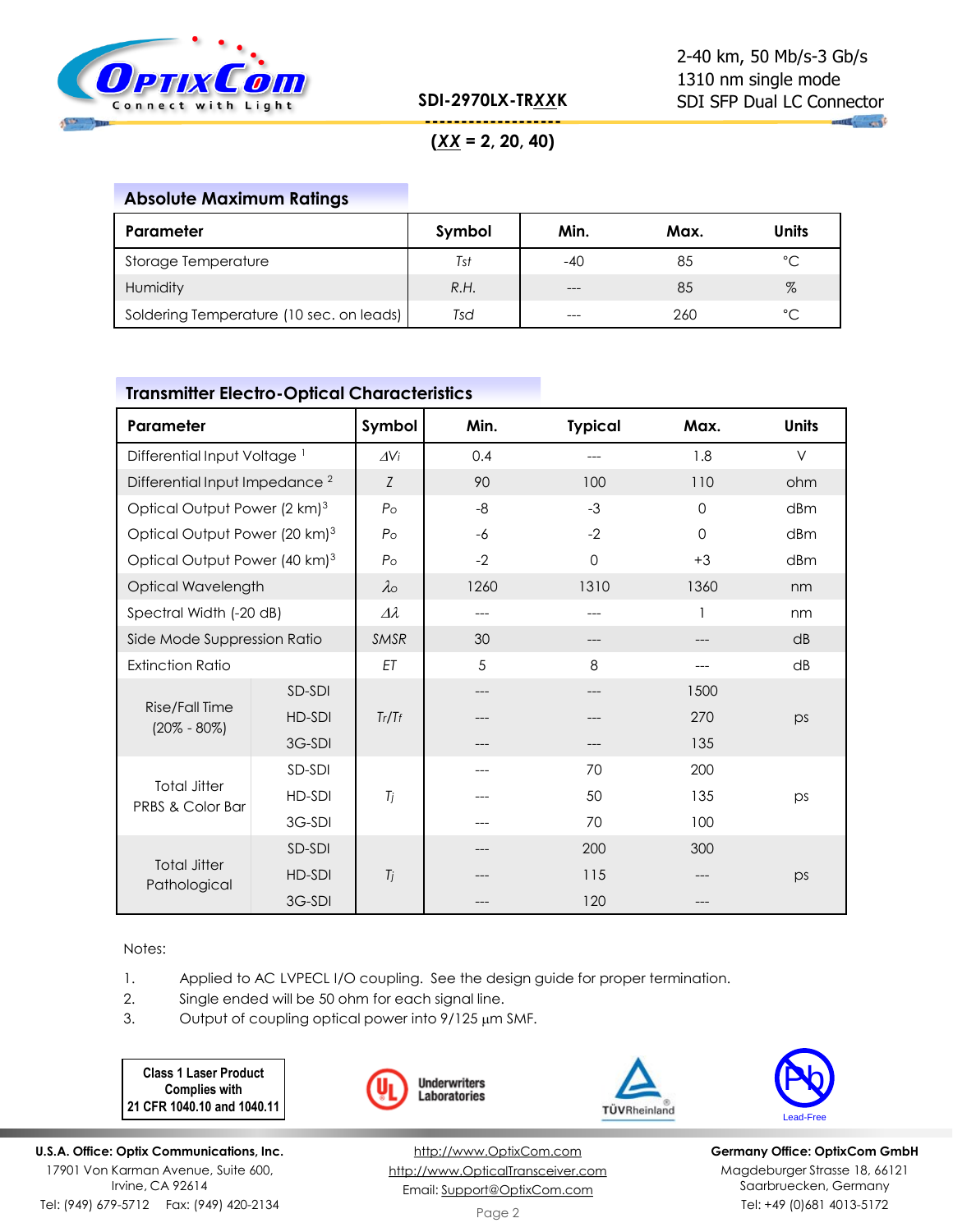

**SDI-2970LX-TR***XX***K**

# 2-40 km, 50 Mb/s-3 Gb/s 1310 nm single mode SDI SFP Dual LC Connector

**------------------- (***XX* **= 2, 20, 40)**

# **Transmitter Electro-Optical Characteristics (Cont'd)**

| Parameter                        | Symbol                 | Min.     | <b>Typical</b> | Max.            | <b>Units</b> |
|----------------------------------|------------------------|----------|----------------|-----------------|--------------|
| TX Disable Voltage - High        | <b>V<sub>DH</sub></b>  | 2.0      |                | V <sub>cc</sub> | $\vee$       |
| TX Disable Voltage - Low         | <b>V</b> <sub>DL</sub> | $\Omega$ |                | 0.8             | V            |
| TX Fault Output - High           | $V$ FH                 | 2.0      |                | Vcc.            | V            |
| TX Fault Output - Low            | $V_{FI}$               | $\Omega$ |                | 0.8             | $\vee$       |
| <b>TX Disable Assert Time</b>    | Tass                   |          |                | 10              | <b>LLS</b>   |
| <b>TX Disable Deassert Time</b>  | Tdisass                |          |                | 1.0             | ms           |
| Serial ID Clock Rate             | fc                     |          |                | 280             | kHz          |
| Time to Initialize               | Tas                    |          |                | 300             | ms           |
| TX Fault from Fault to Assertion | Trault                 | ---      | ---            | 100             | <b>LLS</b>   |
| TX Disable Time to Start Reset   | Treset                 | 10       |                | ---             | μS           |

### **PIN Assignment and Description**



Pb Lead-Free

**Germany Office: OptixCom GmbH** Magdeburger Strasse 18, 66121 Saarbruecken, Germany Tel: +49 (0)681 4013-5172

**Class 1 Laser Product Complies with 21 CFR 1040.10 and 1040.11**

**U.S.A. Office: Optix Communications, Inc.** 17901 Von Karman Avenue, Suite 600, Irvine, CA 92614 Tel: (949) 679-5712 Fax: (949) 420-2134

[http://www.OptixCom.com](http://www.optixcom.com/) [http://www.OpticalTransceiver.com](http://www.optoictech.com/) Email: [Support@OptixCom.com](mailto:Support@optoICtech.com)